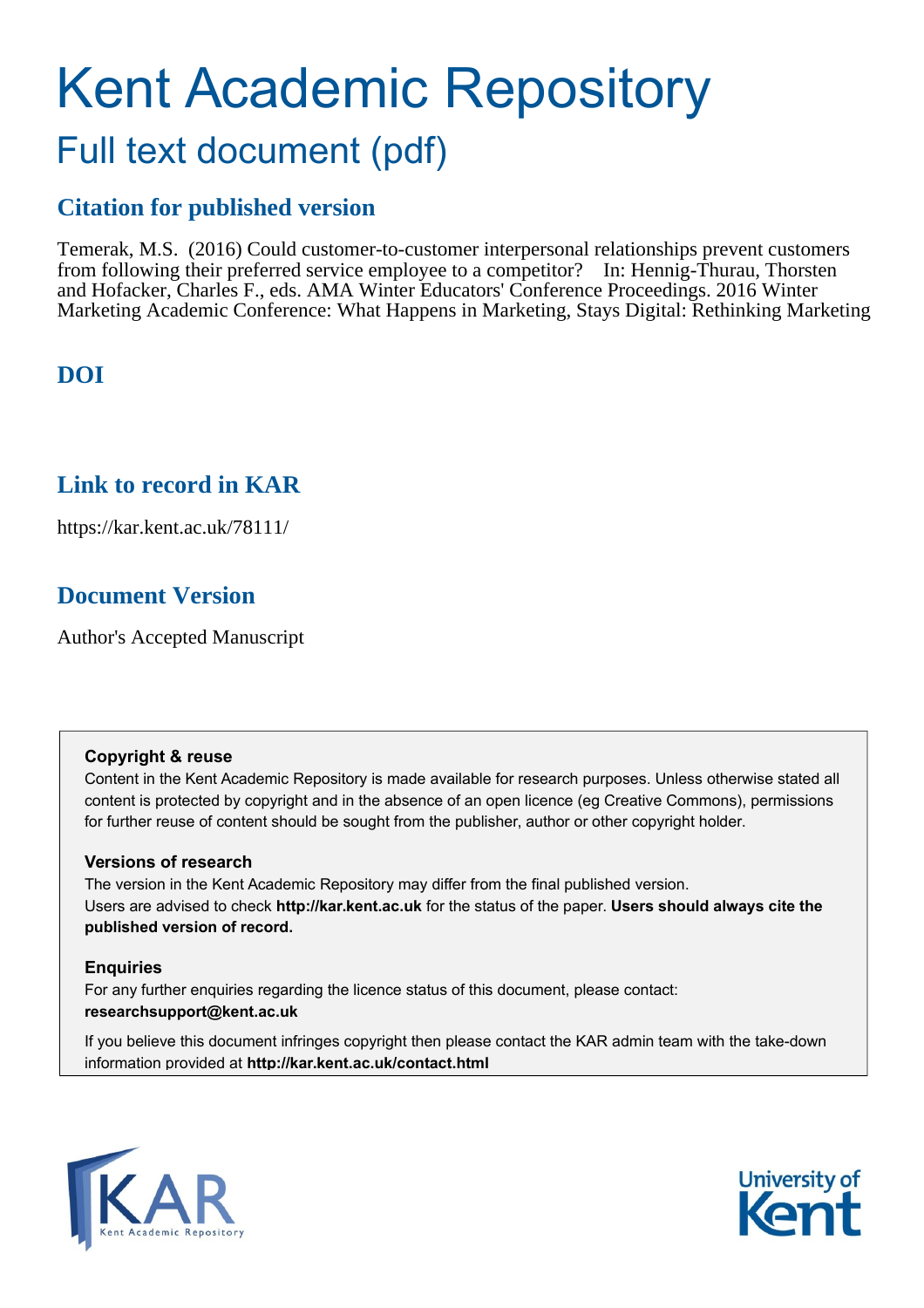#### **COULD CUSTOMER-TO-CUSTOMER INTERPERSONAL RELATIONSHIPS PREVENT CUSTOMERS FROM FOLLOWING THEIR PREFERRED SERVICE EMPLOYEE TO A COMPETITOR?**

Mohamed Sobhy A. H. Temerak Assistant Professor of Marketing, Cairo University For further information please contact the lead author (Email: [sobhytoday@hotmail.com\)](mailto:sobhytoday@hotmail.com)

*Keywords: employee-owned loyalty, social benefits, functional benefits, c-to-c interactions*

#### **ABSTRACT**

The trustworthy of customers' loyalty intentions towards the service provider has been the concern of many marketing scholars. This paper examines the drivers of three levels of customers' loyalty (i.e. firm loyalty, employee-owned loyalty, customer-to-customer loyalty). Findings showed that social and functional benefits received from a preferred service employee or other close customers have differential effects on the three levels of loyalty.

#### **INTRODUCTION**

Customers attend many service places (Rosenbaum, 2008) or online communities (Dholakia et al., 2009) to get access to social (i.e. friendship) and functional (e.g. reduced risk, help) benefits when they interact with service employees (Reynolds & Beatty, 2002), and other customers (Moore, Moore and Capella, 2005). These benefits are likely to keep customers emotionally attached to the service place (Rosenbaum, 2008), but they may encourage customers to follow their preferred service employee (i.e. employee-owned loyalty) (Palmatier, Scheer & Steenkamp, 2007). Equally, social and functional benefits received from other customers may also create additional bonds to the service firm (Rosenbaum, 2008). As a result, they may also develop loyalty intentions towards other customers (Curth, Uhrich, & Benkenstein, 2014). Different forms of loyalty might face disruption when a preferred service employee (Palmatier et al., 2007) or a close customer(s) (Curth et al., 2014) switches to a competitor. How would interpersonal relationships with other customers/a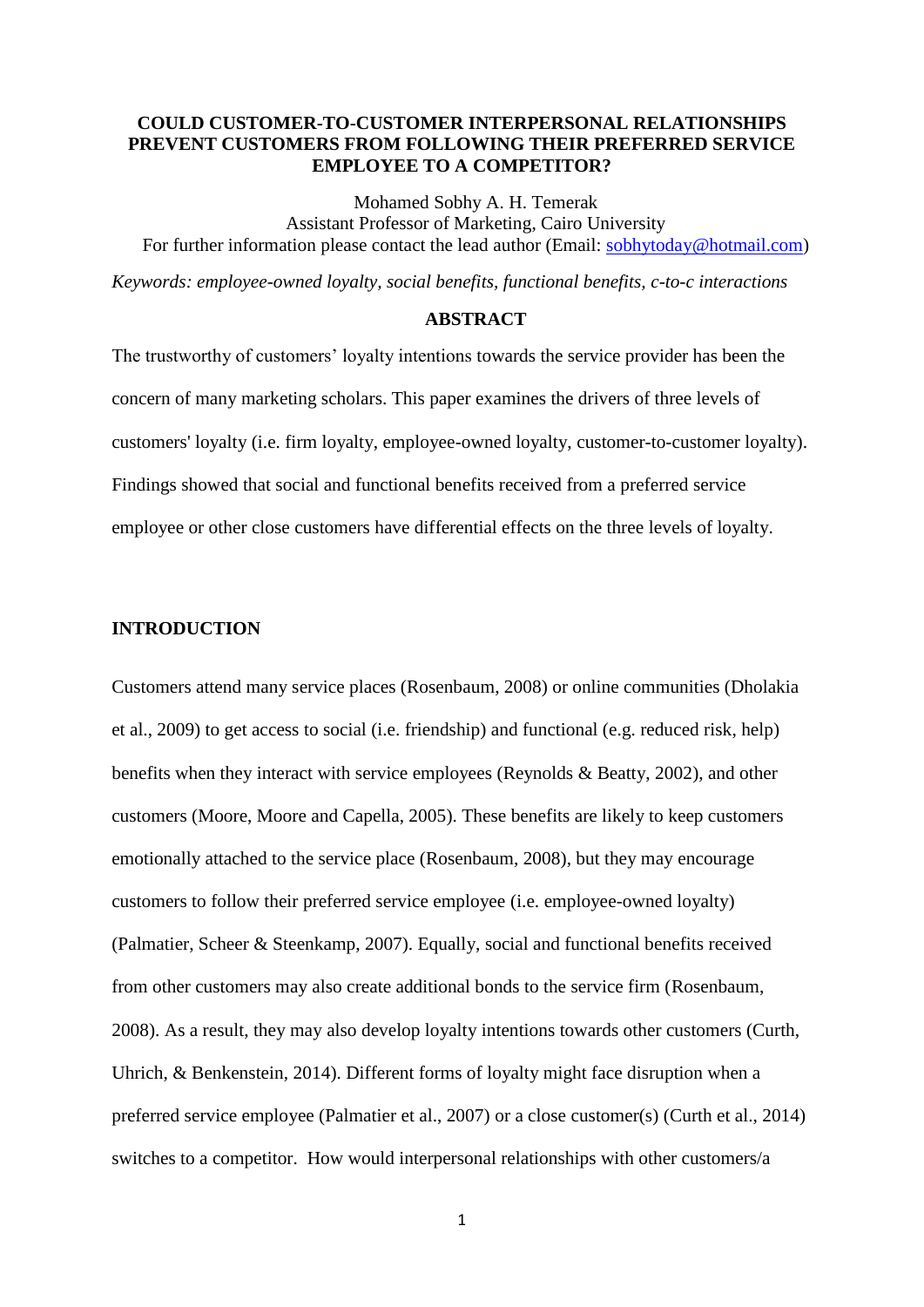preferred service employee give a strong reason to stay rather than to follow a preferred service employee or other preferred customers? Although the extant literature proposed many different ways (e.g. retention strategies of service employees) to reduce the dangers of employee-owned loyalty, little is known about how would companies leverage relationships among other customers to counter the negative side of employee-owned loyalty.

#### **LITERATURE REVIEW**

#### *Collective versus Individual-based Loyalty*

Relationship marketing literature extensively examined customers' interactions with the firm and a preferred employee (Reynolds & Beatty, 2002), while the service environment literature considered other customers as an integral part of the service environment (Bitner, 1992). In more recent literature, other customers are considered an important element of the service experience (Rosenbaum, 2008). Customers could form multi-level relationships with a specific organization (Palmatier et al., 2007). According to Arbore, Guenzi and Ordanini (2009), customer loyalty is formed on two related levels: collective level (i.e. firm loyalty) and interpersonal level (e.g. employee-owned loyalty). Customers' loyalty towards a service employee, refer to "behaviours that signal the motivation to maintain a relationship specifically with the focal service employee" (Palmtier et al., 2007: 186). Customers could also form friendship ties with other customers, which might be the main reason to patronize a particular service place (Rosenbaum, 2008). Accordingly, it is expected that customers could form loyalty bonds with certain customers (Curth et al., 2014; Guenzi and Pelloni, 2004). This term is identified in this paper as "customer-to-customer loyalty." It is conceptualised as behaviours that signal customers' interest to maintaining relationship with certain customers.

#### *Relationship Benefits: Social and Functional Benefits*

According to Grayson (2007), commercial relationship is built on both instrumental (i.e. functional) and intrinsic (e.g. friendship) (i.e. social benefits) orientations. Social benefits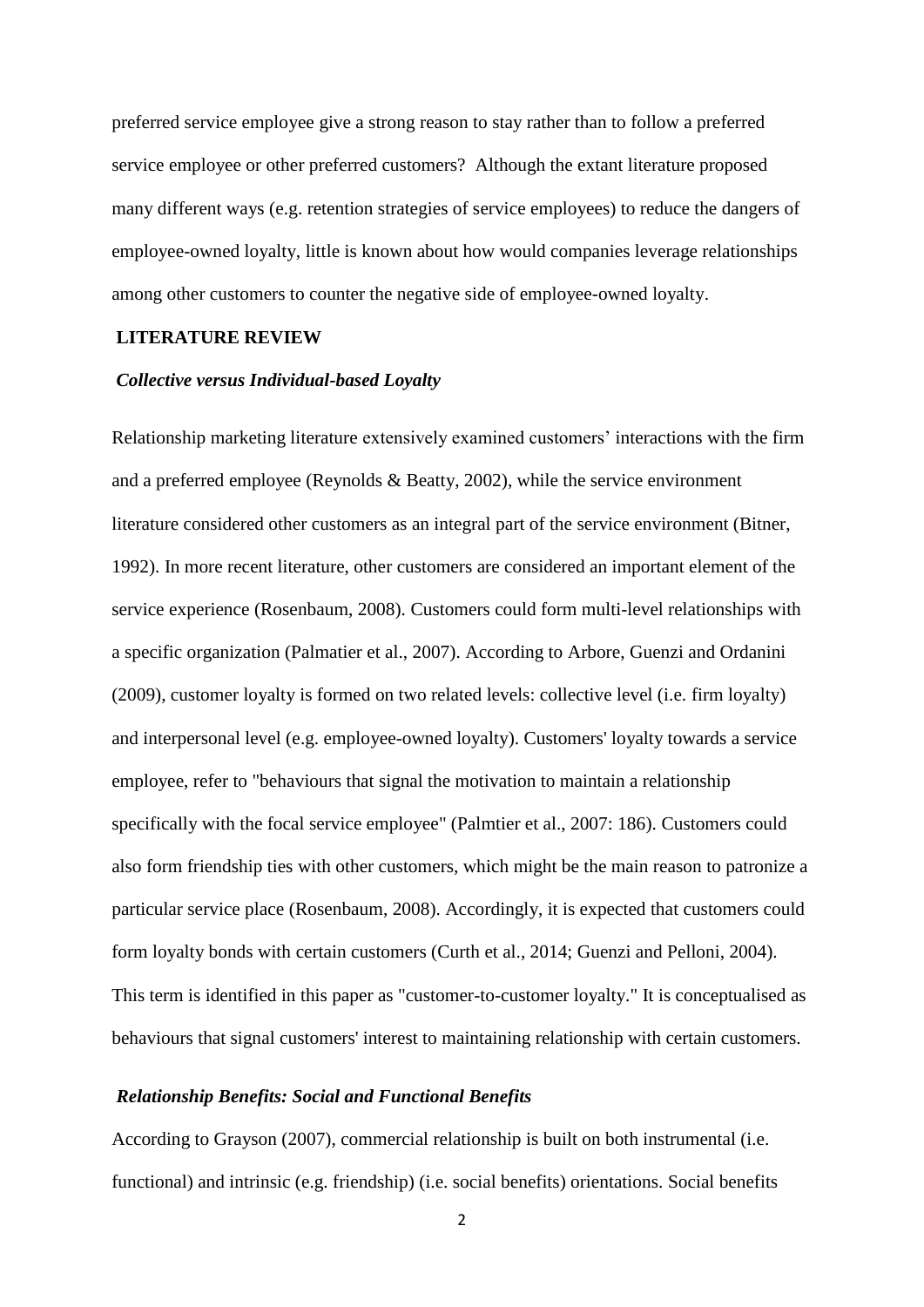refer to the emotional aspect of the relationship as reflected in many distinctive features such as "personal recognition of customers by employees, the customer's own familiarity with employees, and the creation of friendships between customers and employees" (Dagger and O'Brien, 2010: 1634). Functional benefits refer to advice, information and help, resulting in a convenient error-free service experience (Beatty et al., 1996).

#### **CONCEPTUAL FRAMEWORK**

The conceptual framework of this paper is depicted in Figure (1). According to social judgement theory, customers decode consistent actions of a particular service person over time to form their perceptions and consequently, their personal loyalty (Arbore et al., 2009). Prior research showed that social benefits received from a particular service employee were found associated with employee-owned loyalty (Reynolds and Beatty, 1999). In a qualitative study, Beatty et al. (1996) illustrated that customers could develop a personal loyalty towards a sales associate based on their perceptions of his/her social and functional benefits.

**H1**: There is a positive association between relationship benefits (a. functional, b. social benefits) received from a service employee and employee-owned loyalty. In parallel to customer-to-service employee relationship, customers can exchange information, know-how (Harris, Baron and Parker, 2000) and social benefits (Rosenbaum, 2008). Prior research found that social and functional benefits received from other online community members encouraged customers' to engage in behaviours that signal their intention to maintain their relationship with other customers (i.e. helping other customers) (Dholakia et al., 2009). Equally, Guenzi and Pelloni (2004) put forward an empirical evidence of the association between social benefits received from a certain close customer and loyalty intentions towards this customer.

**H2**: There is a positive association between relationship benefits (a. functional, b. Social benefits) received from other customers and customer-to-customer loyalty.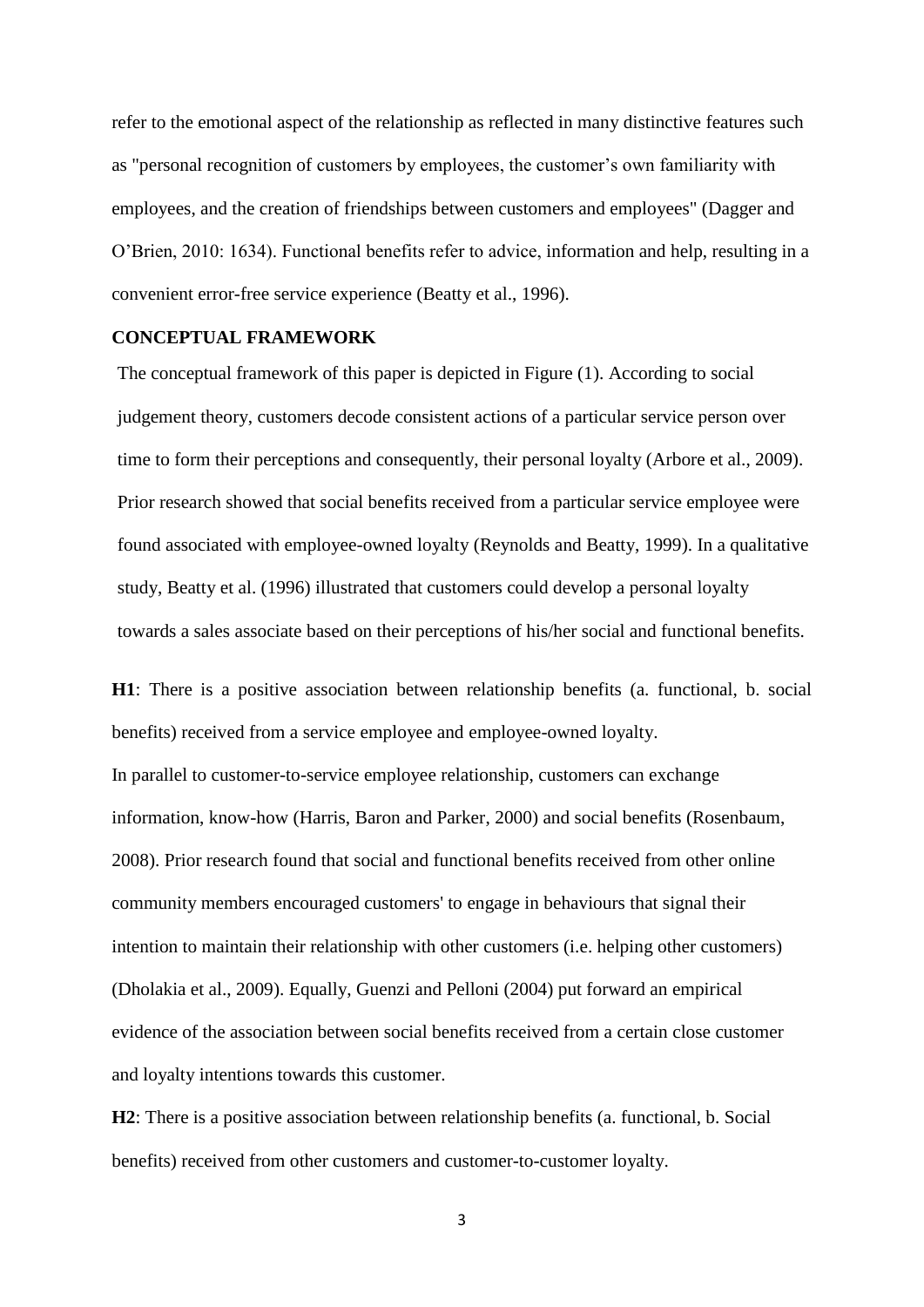

In line with resource exchange theory (Foa, 1971), customers are likely to appreciate resources received from others (e.g. service employees) and in turn, reciprocate by sharing same or other resources with them (cited in Chan and Li, 2010). Accumulated empirical evidence showed that customers may feel indebted not only towards the source of resources but also to the medium of exchange such as a service place (Rosenbaum, 2008) or an online community (Dholakia et al., 2009). Gruen, Osmonbekov and Czaplewski (2006) asserted that functional benefits received from interactions with online community are likely to enhance customers' ability to use the service and in turn, it is expected to enhance their loyalty towards the service provider. In the context of customer-to-customer interactions, prior research found that social benefits exchanged among other customers are positively associated with customers' loyalty intentions towards the service provider (Moore et al., 2005; Rosenbaum, 2008).

**H3**: There is a positive association between relationship benefits (a. functional, b. social benefits) received from a service employee and firm-owned loyalty.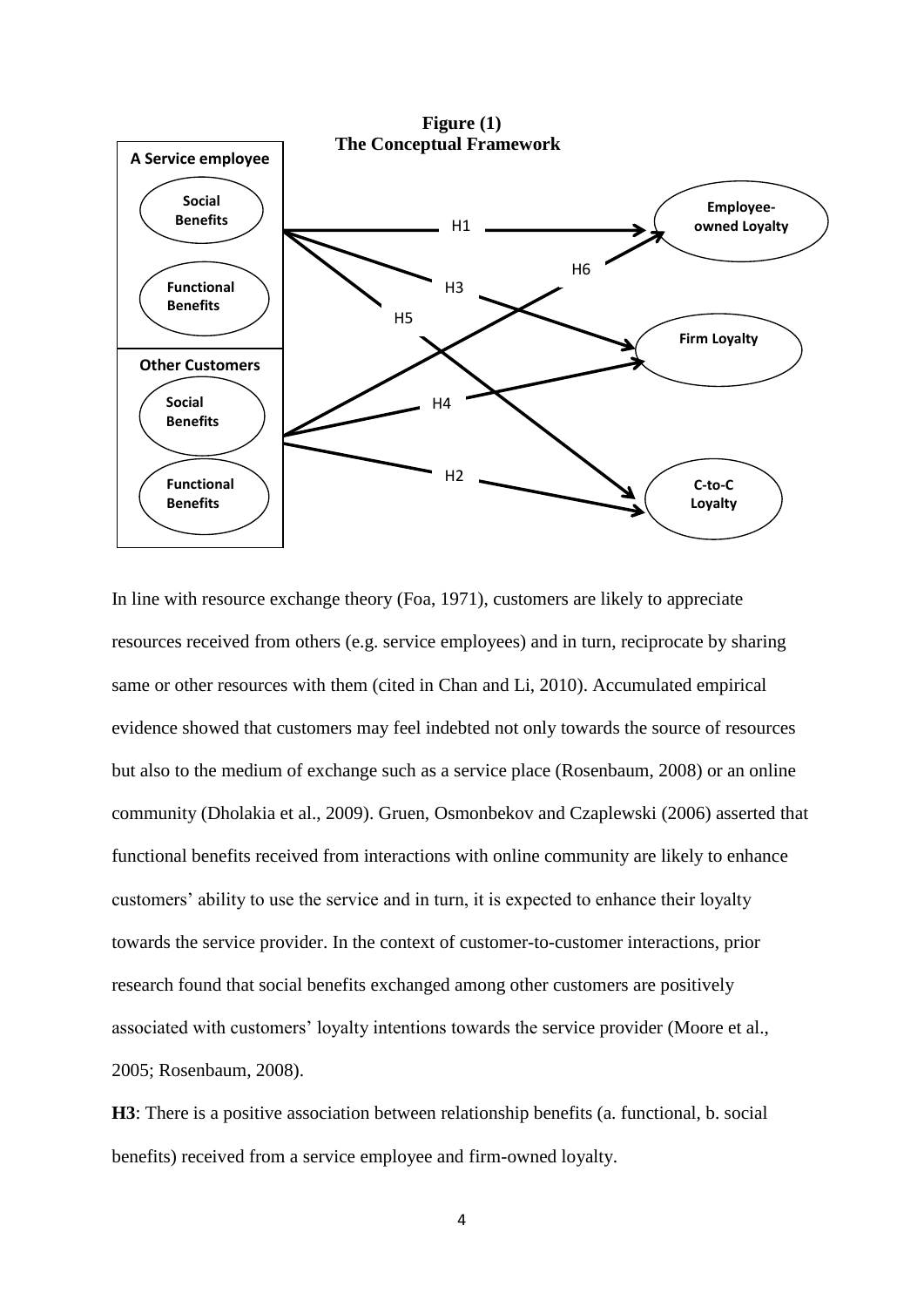**H4**: There is a positive association between relationship benefits (a. functional, b. Social benefits) received from other customers and firm-owned loyalty.

According to the relationship marketing paradigm, relationship benefits are likely to increase customers' dependence on relationship as well as their perceived cost when they consider ending a particular relationship (Hennig-Thurau, Gwinner & Gremler, 2002). Compared to other switching barriers (e.g. procedural and functional barriers), social switching barrier (e.g. losing friendships) was found to have the strongest impact on customers' intentions to stay with the firm (Burham Frels, and Mahajan, 2003). Accordingly, it is expected that customers would weigh the benefits received from different interpersonal relationship partners (i.e. other customers and a service employee) when consider switching to a competitor. Guenzi and Pelloni (2004) provided a preliminary evidence of negative association between social benefits received from a preferred service employee and customers' tendency to follow another close customer to a competitor.

**H5**: There is a negative association between relationship benefits (a. functional, b. social benefits) received from a service employee and customer-to-customer loyalty.

**H6**: There is a negative association between relationship benefits (a. functional, b. Social benefits) received from other customers and employee-owned loyalty.

#### **METHODS**

Health clubs were chosen as a research context. Unlike services that require brief interactions (e.g. retail banking), social benefits are more likely to occur within services that require high level of repeated personal interactions (e.g. GYM). A total of 320 self-administrated questionnaires were collected using a systematic sample from two branches of a national branded GYM located in a greater Cairo. Out of 320 surveys, 58 respondents were found exercising alone and another 15 responses were found incomplete, resulting in 247 valid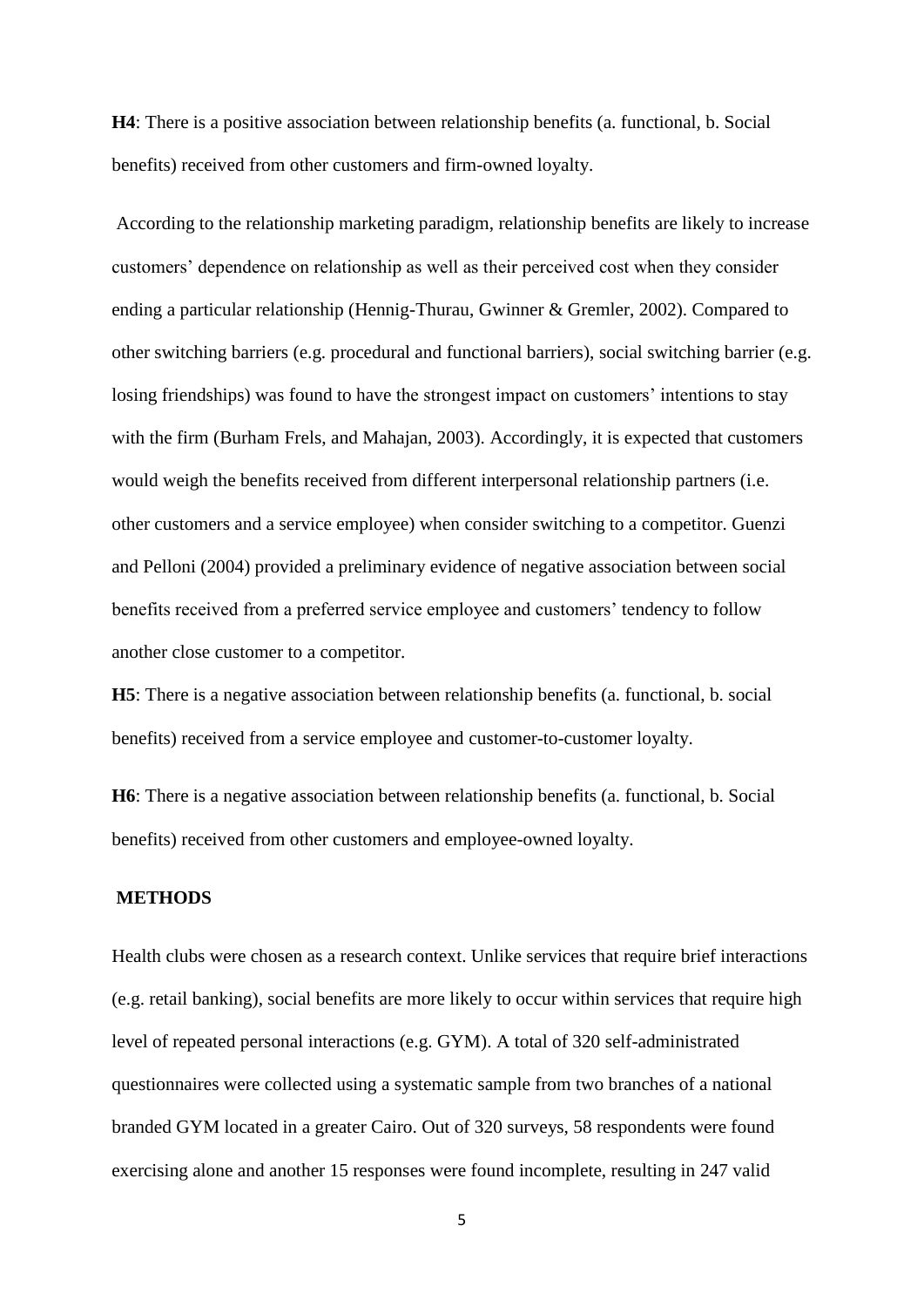responses, which is in line with sample size in other comparable studies (Guenzi and Pelloni, 2004; Moore et al., 2005). The survey was pre-tested on twenty customers. A seven-point Likert scale was used in this study. The sample was dominated by males (78%), where 65% of the respondents were aged between18 and 24 years. They were also well-educated (60% of them hold a bachelor degree). Their average length of membership was around seven months.

#### **DATA ANALYSIS**

The Partial Least Square approach of the Structural Equation Modelling was used for the data analysis. All the study's measures were first factor analyzed (Barlett's test of sphericity  $(P = 0.000)$ , KMO (0.828). Then, they were subjected to confirmatory analysis using the PLS-SEM approach. Table (1) reports factor loadings and associated composite reliability and AVE of the constructs, which were found above the recommended (Jöreskog and Sörbom 1996). The square root of the AVE for all factors exceeded the correlation values of all possible pairs, which support the discriminant validity, as shown in Table (2). The results of the path analysis are reported in Table (3).

#### **DISCUSSION OF RESULTS**

Customers develop a multi-level loyalty towards a particular organization: firm loyalty, employee-owned loyalty and customer-to-customer loyalty (Guenzi and Pelloni, 2004). The tensions between these forms of loyalty materialize when a preferred service employee switches to a competitor with similar services (e.g. Beatty et al., 1996). This paper extends this discussion by examining the differential effects of social and functional benefits coming from two different sources (i.e. a preferred employee and a group of preferred customers) on the three forms of loyalty (i.e. firm loyalty, employee-owned loyalty and customer-tocustomer loyalty). Unlike prior research (Curth et al., 2014; Guenzi and Pelloni, 2004) which concentrated on social benefits when examining customer-to-customer loyalty, this paper examined the consequences of functional and social benefits.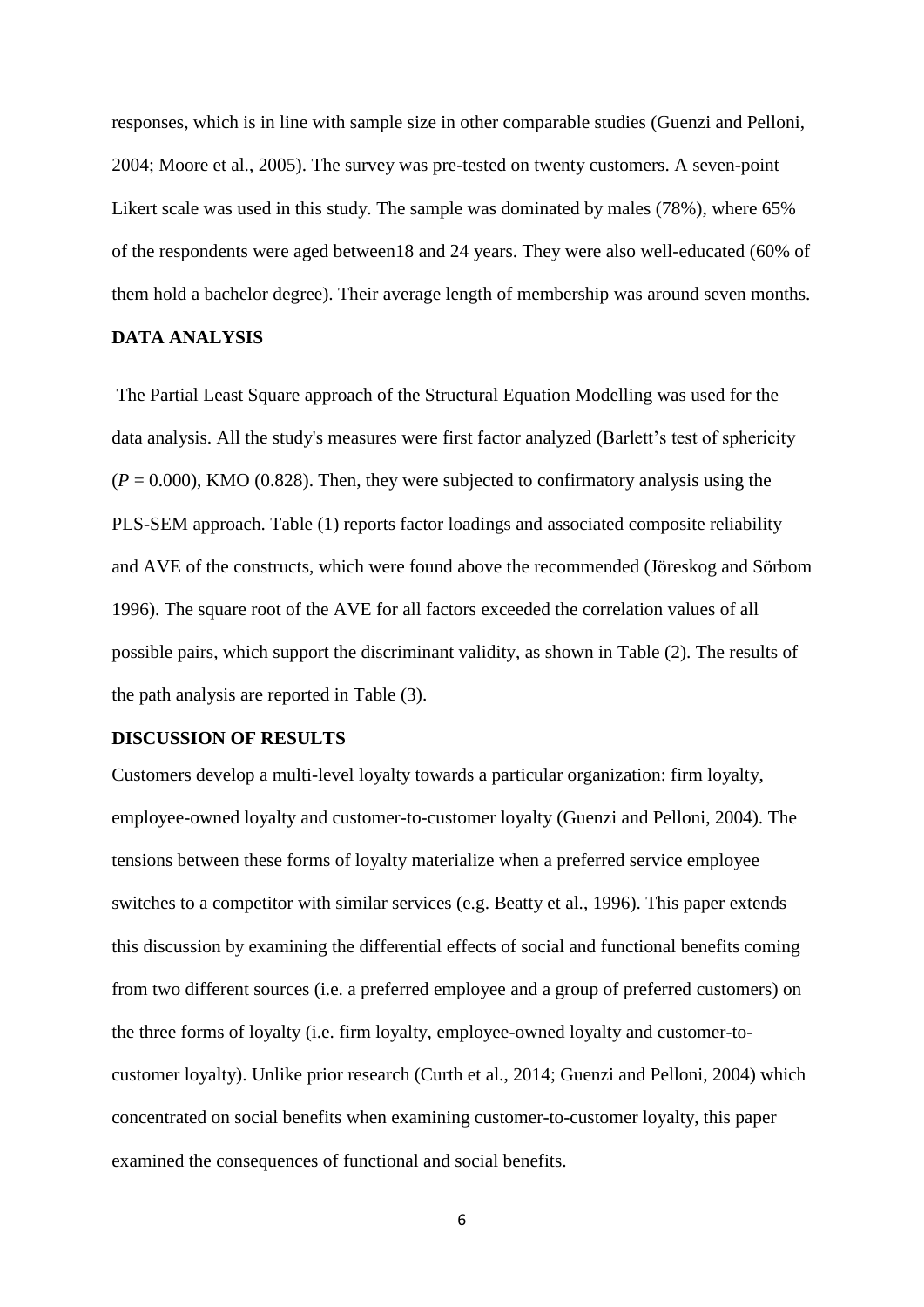## **Table 1: Confirmatory Analysis**

| Constructs                                                                                                                          | Loading | Com<br>Reliab. | <b>AVE</b> |
|-------------------------------------------------------------------------------------------------------------------------------------|---------|----------------|------------|
| Social Benefits-Other fellow customers (Gwinner et al., 1998)                                                                       |         | 0.94           | 0.82       |
| The friendship aspect of my relationship with certain GYM members is very                                                           | 0.85    |                |            |
| important to me                                                                                                                     |         |                |            |
| I enjoy spending time with other GYM members                                                                                        | 0.92    |                |            |
| I value close, personal relationship I have with other GYM members                                                                  | 0.92    |                |            |
| I enjoy the company of other GYM members                                                                                            | 0.91    |                |            |
| Functional Benefits-Other Fellow Customers (Reynolds and Beatty, 1999)                                                              |         | 0.91           | 0.77       |
| I value the convenience benefits certain GYM members provide me very highly*.                                                       | -----   |                |            |
| Certain GYM members provide information at an appropriate level of detail*                                                          |         |                |            |
| I benefit from the exercise/diet advice certain GYM members give to me                                                              | 0.83    |                |            |
| I exercise better because of certain GYM members                                                                                    | 0.91    |                |            |
| I am getting into shape because of certain/other GYM members                                                                        | 0.89    |                |            |
| Social Benefits-A Preferred Service Employee (Gwinner et al., 1998)                                                                 |         | 0.93           | 0.77       |
| The friendship aspect of my relationship with my trainer is very important to me                                                    | 0.87    |                |            |
| I enjoy spending time with my trainer                                                                                               | 0.91    |                |            |
| I value close, personal relationship I have with my trainer                                                                         | 0.84    |                |            |
| I enjoy my trainer's company                                                                                                        | 0.89    |                |            |
| Functional Benefits/Preferred Service Employee (Reynolds and Beatty, 1999)                                                          |         | 0.92           | 0.79       |
| I value the convenience benefits my trainer provides me very highly.*                                                               |         |                |            |
| My trainer provide information at an appropriate level of detail*                                                                   |         |                |            |
| I benefit from the exercise/diet advice my trainer gives to me                                                                      | 0.86    |                |            |
| I exercise better because of my trainer                                                                                             | 0.90    |                |            |
| I am getting into shape because of my trainer                                                                                       | 0.91    |                |            |
| Customer Loyalty towards the Firm (Zeithaml, Berry, Parasuraman, 1996)                                                              |         | 0.89           | 0.73       |
| You consider this GYM your first choice when choosing a GYM                                                                         | 0.81    |                |            |
| This is the GYM you prefer over others                                                                                              | 0.91    |                |            |
| You would continue your membership with this GYM                                                                                    | 0.84    |                |            |
| Employee-owned Loyalty (Palmatier et al., 2007)                                                                                     |         | 0.90           | 0.70       |
| If my trainer(s) moved to a new GYM with similar products, I would like to follow                                                   | 0.80    |                |            |
| him/her if there is no binding subscription                                                                                         |         |                |            |
| I would come less frequent to my current GYM, if my trainer(s) left the GYM                                                         | 0.86    |                |            |
| I would be less loyal to this GYM, if my trainer(s) moved to a new GYM                                                              | 0.84    |                |            |
| I feel greater loyalty toward my trainer(s) than to this GYM                                                                        | 0.85    |                |            |
| I would recommend this trainer(s) to others even if he/she moved to a new GYM*                                                      |         |                |            |
| Customer-to-Customer Loyalty (Palmatier et al., 2007)                                                                               |         | 0.94           | 0.81       |
| If certain GYM members moved to a new GYM with similar products, I would like<br>to follow them if there is no binding subscription | 0.86    |                |            |
| I would come less frequent to my current GYM, if certain members left the GYM                                                       | 0.93    |                |            |
| I would be less loyal to this GYM, if certain GYM members moved to a new GYM                                                        | 0.92    |                |            |
| I feel greater loyalty toward certain GYM members than to this GYM                                                                  | 0.87    |                |            |
| I would talk positively about certain GYM members even if they moved to a new                                                       |         |                |            |
| $\mbox{GYM}^*$                                                                                                                      |         |                |            |

*\*items removed during measurement purification*

## *Reasons to Leave the Selling Firm:*

The findings demonstrated that customers' tendency to maintain their relationship with the

focal service employee, even if s/he left to a competitor, was driven by social benefits in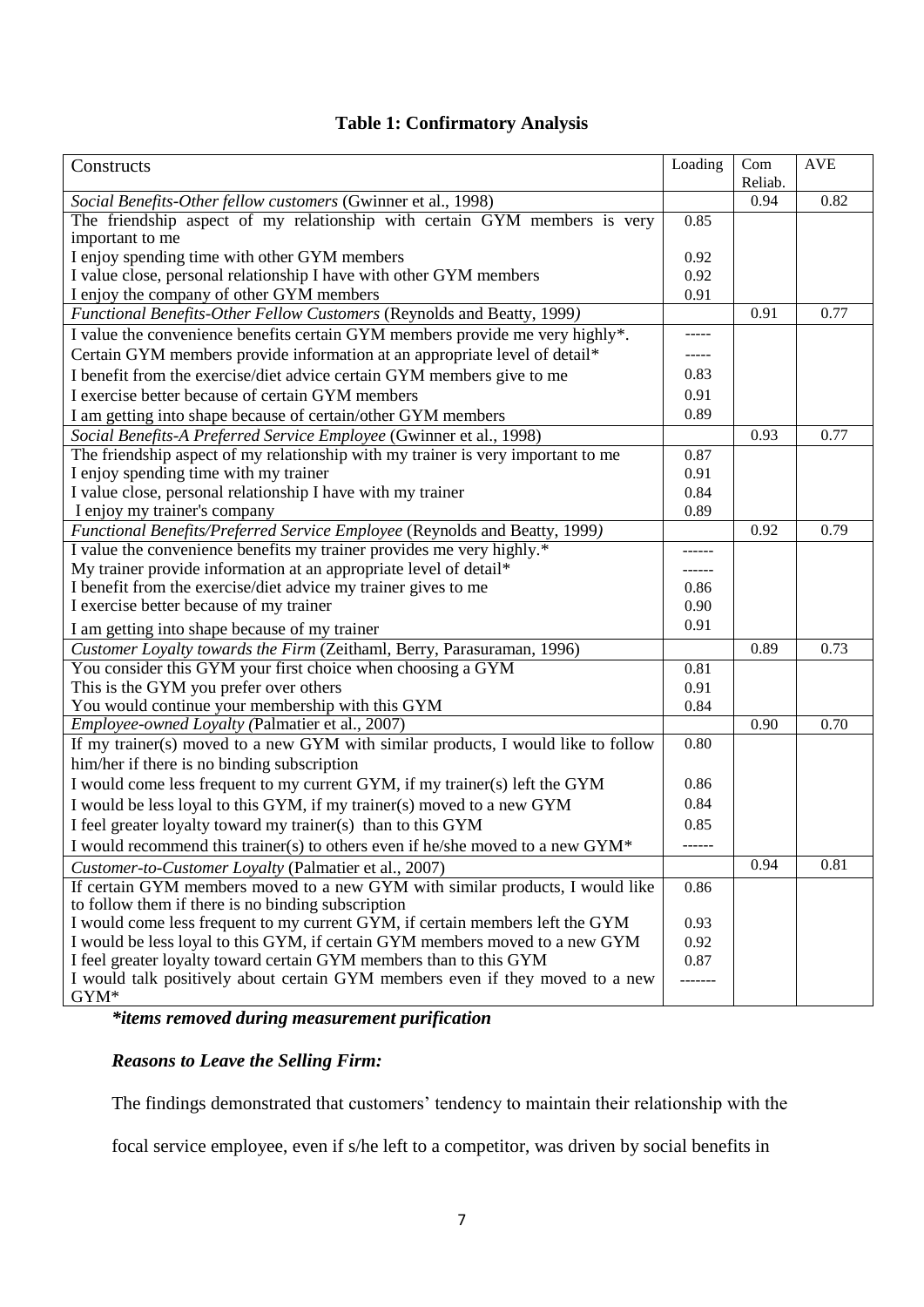terms of social conversations and friendships but not functional benefits. These results are consistent with prior research (e.g. Plamatier et al., 2007). Reynolds and Beatty (1999) showed that, unlike social benefits, functional benefits received from a preferred employee were indirectly related to employee-owned loyalty via customers' satisfaction with the service employee. Interestingly, the results showed that social benefits received from other customers were found to *reduce* customers' tendency to follow their preferred service employee to another competitor, while functional benefits received from other customers were found to *increase* intentions to follow a preferred employee to a competitor. Possibly, customers may get used to certain level of social resources when they attend a service place (e.g. GYM). Any disruption to the supply of these social benefits received from a preferred service employee may encourage them to follow him/her to a competitor, unless these social resources were compensated from other customers. In contrast, advices and educational exercise tips received from other customers were the strongest predictor of customers' tendency to follow certain customers to a competitor, followed by social benefits. These findings are consistent with Guenzi and Pelloni (2004) in terms of the consistency of the effect of social benefits on customer-to-customer loyalty. However, their study did not examine perceptions of functional benefits received from other customers, as provided in this paper. It is well-established that functional benefits might be more important at the early stages of relationship, but at later stages, social benefits become more important (Dagger and O'Brien, 2010).

Receiving social and functional benefits from a preferred employee was found unrelated to customers' tendency to follow certain customers to a competitor. Prior research showed that social benefits received from a service employee may reduce customers' tendency to follow a preferred customer (Guenzi and Pelloni, 2004). As a post hoc test, the tendency to affiliate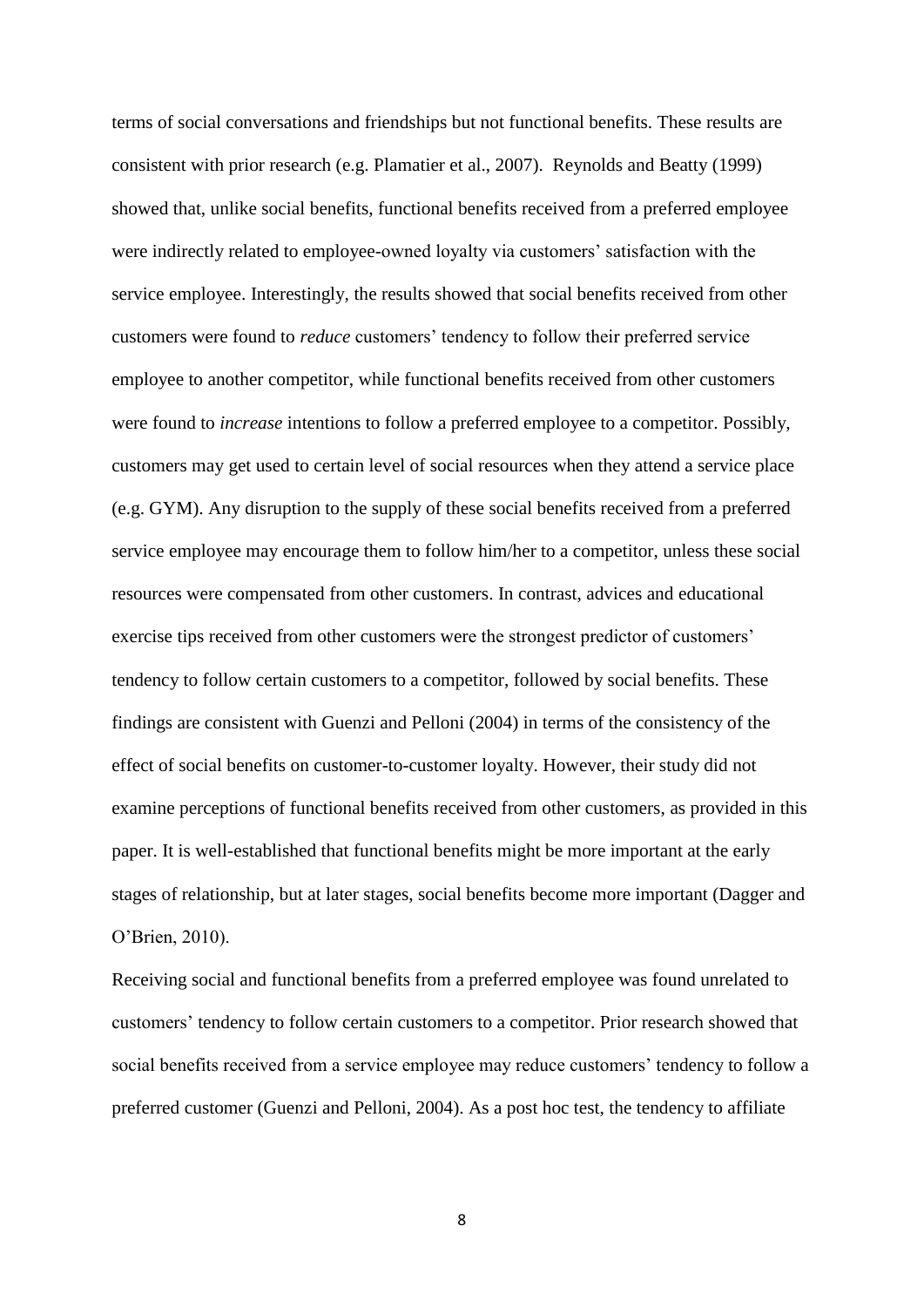and mix (i.e. measured by a single-item seven point scale) with other customers were found negatively related to customers' tendency to follow certain close customers.

|                                   |         |         |      | 4    |      | o    | п.   |
|-----------------------------------|---------|---------|------|------|------|------|------|
| $(1)$ C-to-C loyalty              | 0.90    |         |      |      |      |      |      |
| (2) Firm loyalty                  | $-0.06$ | 0.85    |      |      |      |      |      |
| (3) Emp-owned loyalty             | 0.38    | $-0.01$ | 0.84 |      |      |      |      |
| (4) Fun. benefits/employee        | $-0.01$ | 0.29    | 0.23 | 0.86 |      |      |      |
| (5) Fun. benefits/other customers | 0.54    | $-0.03$ | 0.16 | 0.13 | 0.88 |      |      |
| (6) Soc. benefits/employee        | 0.12    | 0.22    | 0.40 | 0.64 | 0.21 | 0.88 |      |
| (7) Soc. benefits/other customers | 0.44    | 0.10    | 0.06 | 0.25 | 0.59 | 0.40 | 0.90 |

#### **Table 2: The Correlation Matrix**

**The diagonal represents the Sq. root of AVE**

|                                                                           | <b>Beta</b> | t-value | $\mathbf{R}^2$ |
|---------------------------------------------------------------------------|-------------|---------|----------------|
| Social benefits/other customers $\rightarrow$ Firm loyalty                | 0.10        | 0.785   |                |
| Functional benefits/other customers $\rightarrow$ Firm loyalty            | $-0.15$     | 1.231   |                |
| Social benefits/service employee $\rightarrow$ Firm loyalty               | 0.07        | 0.629   | $9.1\%$        |
| Functional benefits/service employee $\rightarrow$ Firm loyalty           | $0.21**$    | 2.138   |                |
| Social benefits/other customers $\rightarrow$ C-to-C loyalty              | $0.21**$    | 2.478   |                |
| Functional benefits/ other customers $\rightarrow$ C-to-C loyalty         | $0.43**$    | 5.207   | 32.7%          |
| Social benefits/service employee $\rightarrow$ C-to-C loyalty             | 0.01        | 0.176   |                |
| Functional benefits/service employee $\rightarrow$ C-to-C loyalty         | $-0.11$     | 1.270   |                |
| Social benefits/other customers $\rightarrow$ Employee-owned loyalty      | $-0.24**$   | 2.445   |                |
| Functional benefits/ other customers $\rightarrow$ Employee-owned loyalty | $0.21**$    | 2.477   | 20.4%          |
| Social benefits/service employee $\rightarrow$ Employee-owned loyalty     | $0.46**$    | 5.836   |                |
| Functional benefits/service employee $\rightarrow$ Employee-owned loyalty | 0.02        | 0.309   |                |

**Critical t-value = 1.645 (one-tail tests)**

#### *Reasons to Stay with Selling Firm: Firm-owned Loyalty*

Unlike social and functional benefits coming from other customers, the study findings showed that the functional, but not social, benefits received from a preferred service employee are likely to enhance customers' loyalty intentions towards the service provider. These results are inconsistent with prior research that found that social benefits received from a preferred service employee were the dominant driver of customers' loyalty towards the service provider (Hennig-Thurau et al., 2002). Future research needs to identify conditions (e.g. relationship length, service category) under which social and functional benefits received from different sources (i.e. other customers, service employees) enhance customers' intentions towards the service provider.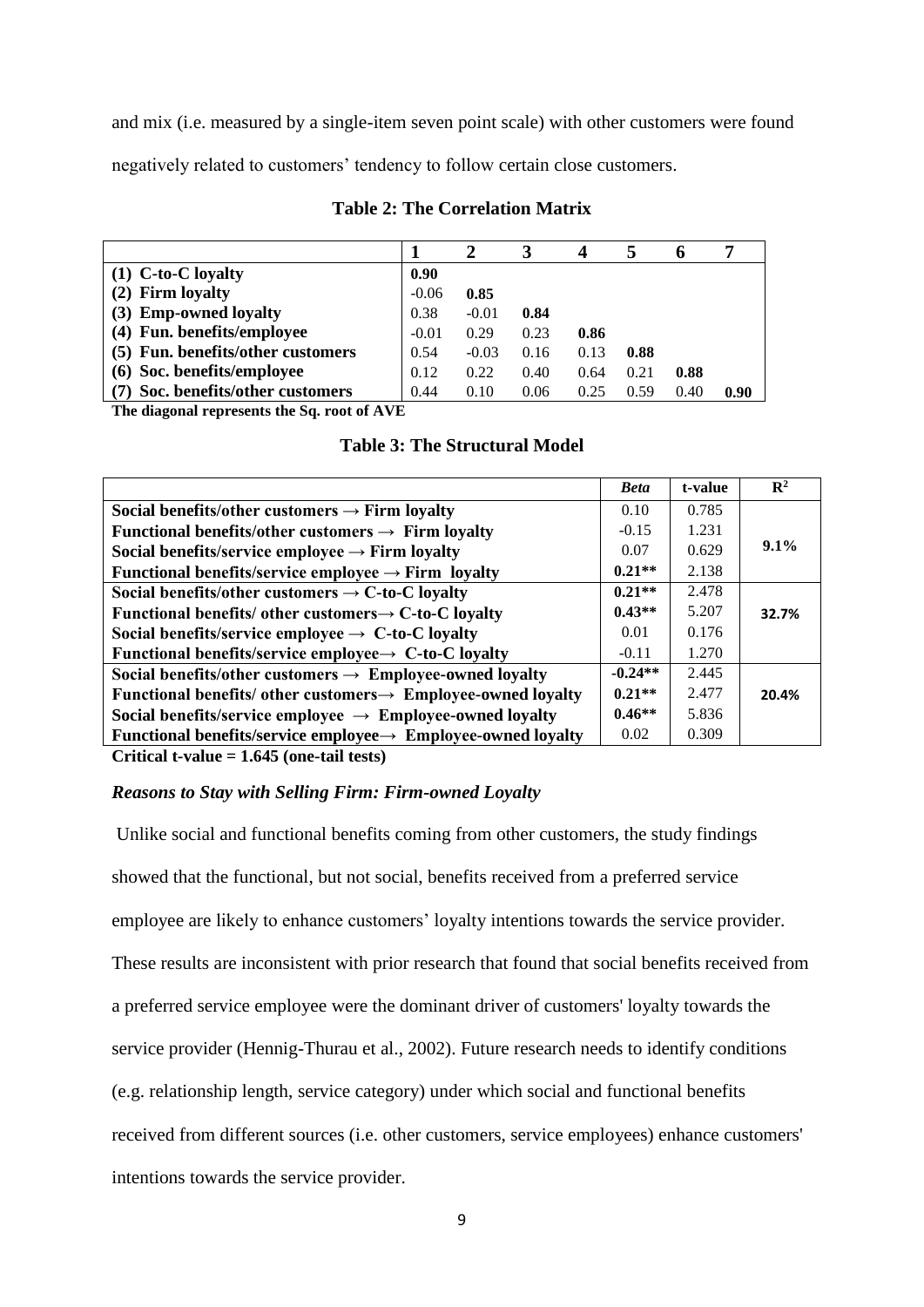Taken altogether, social conversations with a preferred service employee were more likely to make customers' tempted to follow him or her to a competitor, while receiving social benefits from other customers may reduce this temptation. In addition, social and functional benefits received from other customers, were adding up to one's loyalty towards them, but not towards the service provider. In contrast, functional benefits provided by a preferred service employee contribute to one's loyalty intentions towards the service provider. A possible explanation to these results may rests on the attribution research. Customers may attribute exercise tips and skills provided by the service employee to the service provider, but they may not think of other close customers in the same way. Companies need to play a more active role in facilitating positive customer-to-customer interactions to buffer aganist drawbacks of employee-owned loyalty. With respect to research limitations, the conceptual framework was tested in a single industry as well as the sample was dominated by male. The cross-sectional nature of the study may not support causality of some relationships.

#### **References**

- Arbore, A., Guenzi, P. & Ordanini, A., 2009. Loyalty building, relational trade-offs and key service employees: the case of radio DJs*. Journal of Service Management*, 20(3), pp. 317-341.
- Beatty, S., Mayer, M., Coleman, J., Reynolds, K. and Lee, J., 1996. Customer-sales associate retail relationships. *Journal of Retailing*, 72(3), pp. 223-247.
- Bitner, M., 1992. Servicescapes: the importance act of physical surroundings on customers and employees. *Journal of Marketing*, 56, pp. 57-71.
- Bove, L., Pervan, S., Beatty, S. and Shiu, E., 2009. Service worker role in encouraging customer organisational citizenship behaviours. *Journal of Business Research*, 62, pp. 698-705.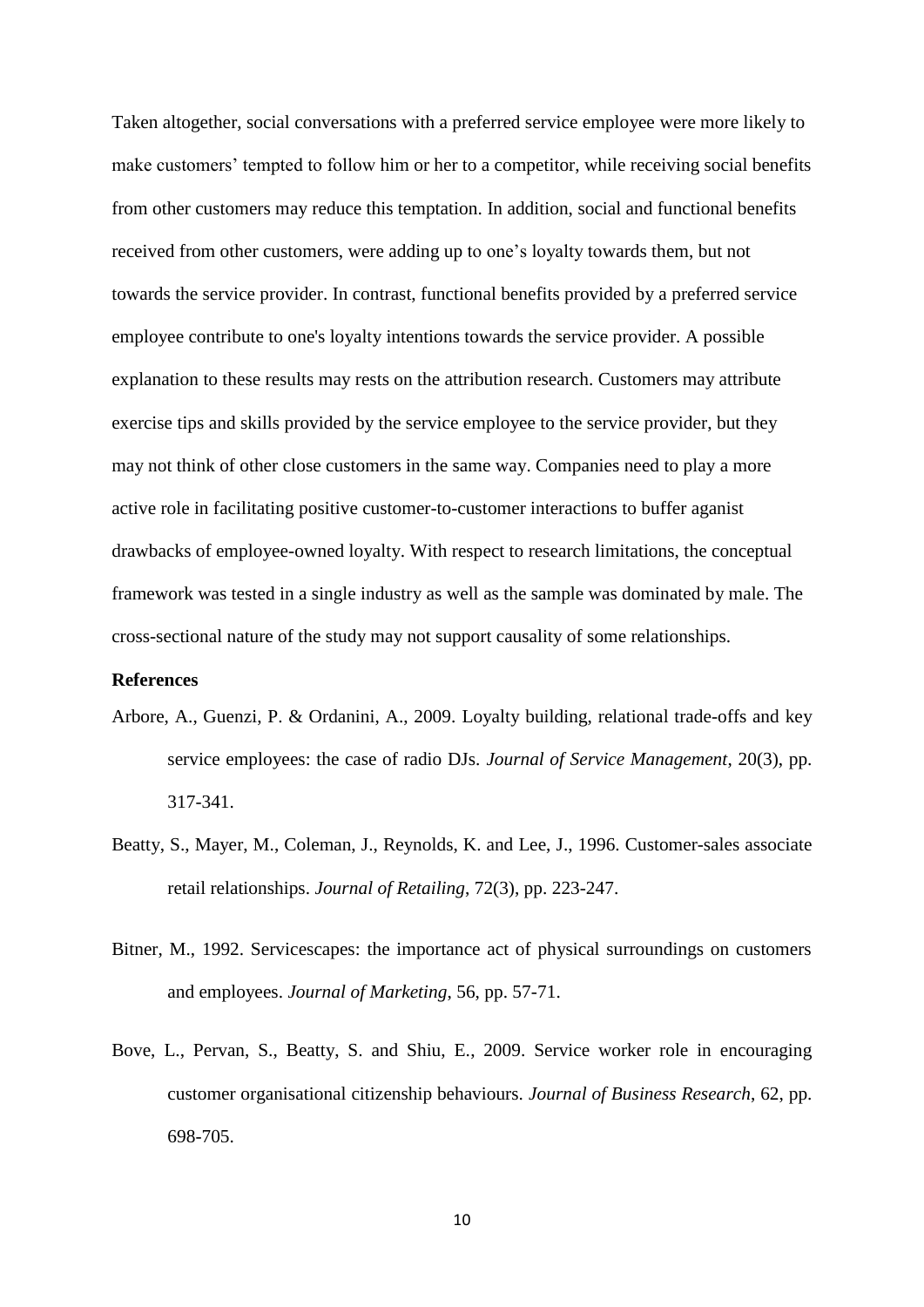- Burnham, T., Frels, J. and Mahajan, V., 2003. Consumer switching costs: A typology, antecedents, and consequences. *Journal of Academy of Marketing Science*, 31(2), pp. 109-126.
- Chan, K. and Li and S., 2010. Understanding consumer-to-consumer interactions in virtual communities: The salience of reciprocity. *Journal of Business Research*, 63, pp. 1033- 1040.
- Curth, S., Uhrich, S. and Benkenstein, M., 2014. How commitment to fellow customers affects the customer-firm relationship and customer citizenship behaviour. *Journal of Services Marketing*, 28, 2, pp. 147-158.
- Dagger, T. and O'Brien, T., 2010. Does experience matter? Differences in relationship benefits, satisfaction, trust, commitment and loyalty for novice and experienced service users. *European Journal of Marketing*, 44(9/10), pp. 1528-1552.
- Dholakia, U., Blazevic, V., Wiertz, C. and Algesheimer, R., 2009. Communal service delivery: how customers benefit from participation in firm-hosted virtual P3 communities. *Journal of Service Research*, 12(2), pp. 208-226.
- Grayson, K., 2007. Friendship versus business in marketing relationships. *Journal of Marketing*, 71, pp. 121-139.
- Gremler, D. and Gwinner, K., 2000. Customer-employee rapport in service relationships. *Journal of Service Research*, 3(1), pp. 82-104
- Gruen, T., Osmonbekov, T. and Czaplewski, A. 2006. Customer-to-customer exchange: its MOA antecedents and its impact on value creation and loyalty. *Journal of Academy of Marketing Science*, 35(4), pp. 537-549.
- Guenzi, P. and Pelloni, O., 2004. The impact of interpersonal relationships on customer satisfaction and loyalty to the service provider. *International Journal of Service Industry Management*, 15(4), pp. 365-384.